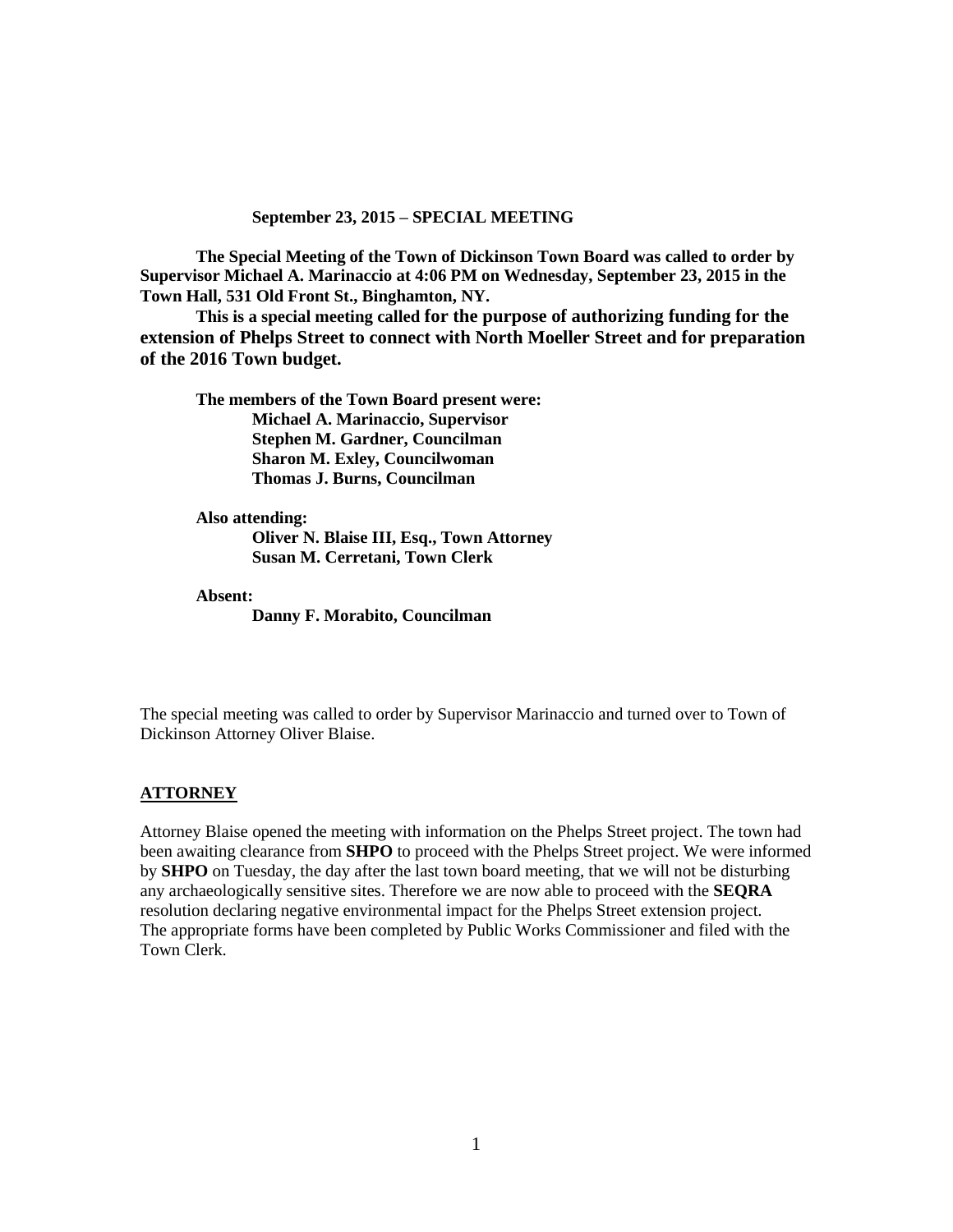### **RESOLUTION 2015-39**

The following Resolution was offered by Councilman Gardner, who moved its adoption, seconded by Councilman Burns to wit:

BE IT RESOLVED, by the Town Board of the Town of Dickinson, Broome County, New York as follows:

# **Declaring negative environmental impact for the purposes of SEQRA review on the Phelps Street extension project.**

### **(Copy on file in Town Clerk's office)**

The question of adoption of the foregoing Resolution was duly put to a vote on roll call which resulted as follows: All in favor. Vote Ayes  $-4$ , Nays  $-0$ , Absent -1.

> Supervisor Marinaccio voting Aye Councilman Gardner voting Aye Councilwoman Exley voting Aye Councilman Morabito Absent Councilman Burns voting Aye

All in favor

The Town Clerk must publish estoppel notification in the Binghamton Press newspaper. Attorney Blaise stated that John Deierlein, **NBT** Bank representative, has extended the rates that he previously quoted Administrative Assistant Beverly Wike, through October. Attorney Blaise said there is a 21 day waiting period before we can close on the bond, but the highway department is free to begin work as soon as the board passes the enabling resolution. Public Works Commissioner Joel Kie stated that he anticipates the project timeline goal for completion to be the end of the year.

### **RESOLUTION 2015-40**

The following Resolution was offered by Councilwoman Exley, who moved its adoption, seconded by Councilman Gardner to wit:

BE IT RESOLVED, by the Town Board of the Town of Dickinson, Broome County, New York as follows:

### **Resolution authorizing funding for the extension of Phelps Street to connect with North Moeller Street as set forth in the attached bond resolution. (Copy on file in Town Clerk's office)**

The question of adoption of the foregoing Resolution was duly put to a vote on roll call which resulted as follows: All in favor. Vote  $Ayes - 4$ , Nays  $- 0$ , Absent-1.

> Supervisor Marinaccio voting Aye Councilman Gardner voting Aye Councilwoman Exley voting Aye Councilman Morabito Absent Councilman Burns voting Aye

All in favor